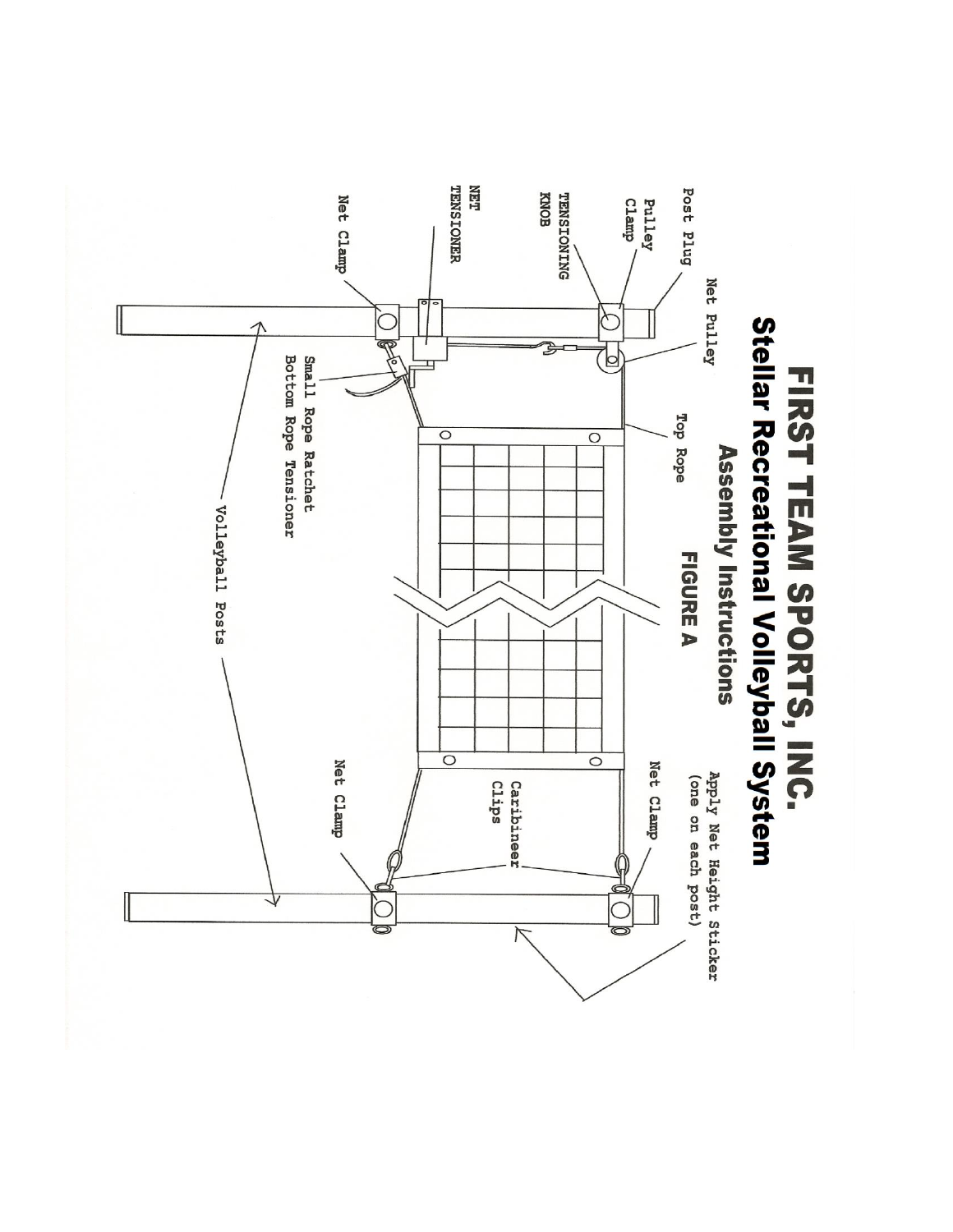# **First Team Sports, Inc. Stellar Recreational Volleyball System**

### **BILL OF MATERIALS**

| A            | 2              | <b>Volleyball Vertical Post</b> |   |                | 1/2" Centerlock Nut           |
|--------------|----------------|---------------------------------|---|----------------|-------------------------------|
| B            | $\overline{2}$ | <b>Height Labels</b>            |   | $\overline{2}$ | <b>Carabiner Clip</b>         |
| $\mathsf{C}$ | 3              | Net Clamp                       | M |                | $\frac{1}{2}$ " x 2" Hex Bolt |
| D            |                | <b>Pulley Clamp</b>             |   |                |                               |
| E            | 4              | <b>Tensioning Knob</b>          |   |                |                               |
| $\mathsf{F}$ |                | <b>Net Tensioning Crank</b>     |   |                |                               |
| G            |                | <b>Small Rope Ratchet</b>       |   |                |                               |
| H            |                | <b>Net Pulley</b>               |   |                |                               |
|              |                | <b>Volleyball Net</b>           |   |                |                               |
|              | 4              | Post Plug                       |   |                |                               |

NOTE: The above bill of materials applies to the volleyball system itself. Additional components may be included with your order such as floor sockets, antennas, padding or judges stand. Bill of materials and installation instructions are included with any additional products provided with your order.

Inspect all contents prior to installation. Report any missing parts to First Team customer service immediately, 1-888-884-6677.

## **READ ALL INSTRUCTIONS BEFORE PROCEEDING!**

------------------------------------------------------------------------------------------------------------

- 1. Remove Volleyball Posts from packing.
- 2. Locate and identify the "Vertical Posts." Measure 10" from either end of each Vertical Post and make a mark using a marker. This will serve as a depth gauge to bury post in concrete. Also, using a rubber mallet, pound (1) POST PLUG into top and bottom of both VERTICAL POST.
- 3. Using the "Court Diagram" provided, locate the proper location for both volleyball posts.

# **ATTENTION!! ATTENTION!! ATTENTION!!**

**If your installation involves the installation of either floor sockets or ground sleeves, YOU MUST FIRST UNPACK AND FOLLOW THE INSTALLATION INSTRUCTIONS FOR THOSE PARTS. DO NOT PROCEED UNTIL FLOOR SOCKETS ARE PROPERLY INSTALLED. Once complete you may skip to step #10 to complete set up. All others continue with step 4 below.**

- 4. Dig a 36" deep by 20" diameter hole at both post locations. Be sure to bell out the bottom 12" of the footing for added stability.
- 5. In the next few steps you will need a Level. The 36"x 20" footing will require approximately 1/3 yard of 3000 psi concrete (18-20 60# sacks of premix concrete). More will be needed if you dig a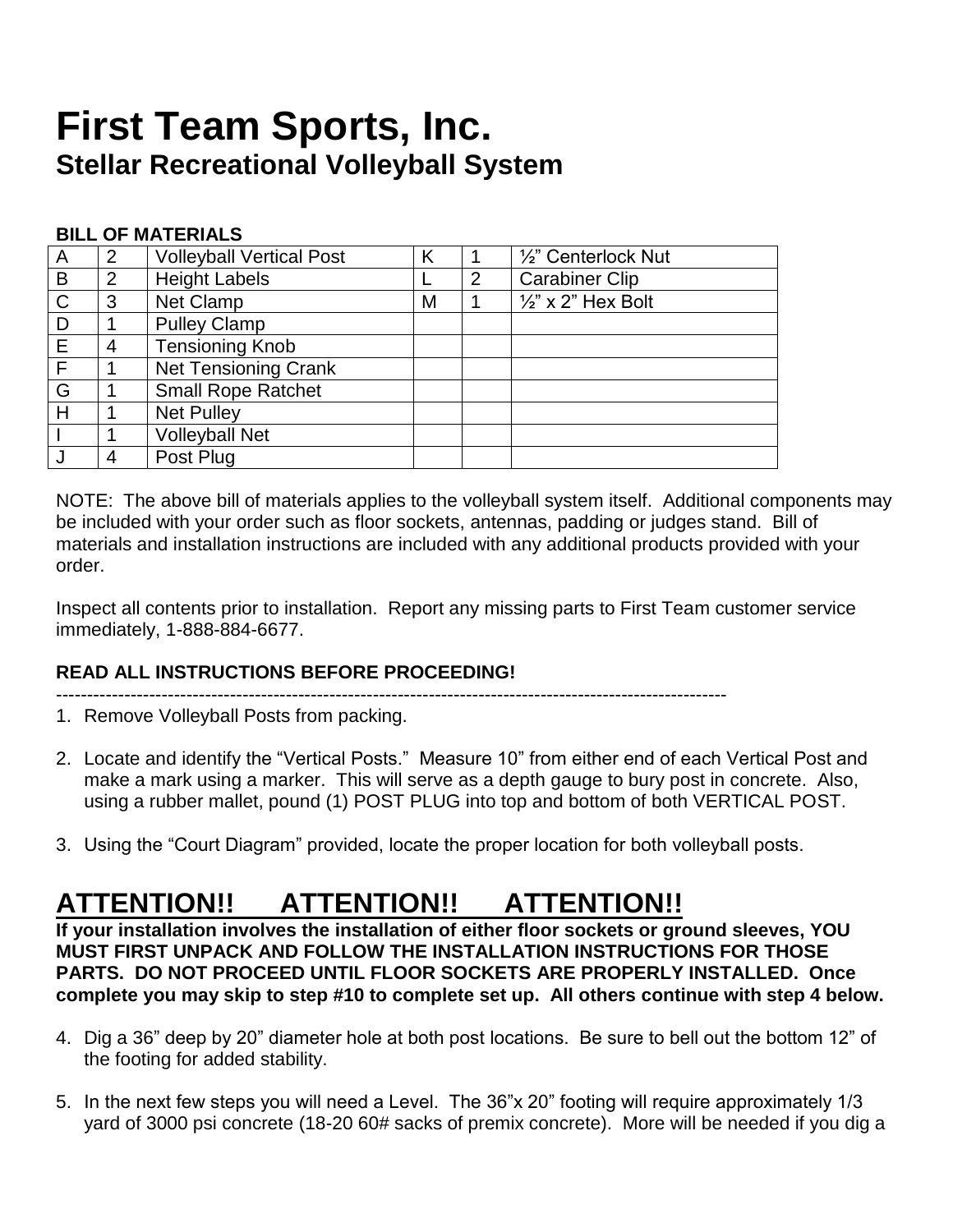larger hole. Make certain you have enough to finish the job. Allowing a portion of the footing to dry while you purchase more concrete will weaken the footing.

- 6. Mix the concrete according to the instructions on the bag. It is better to mix it slightly too wet than too dry. Fill ONE of the holes full to ground level with as little time between batches as possible.
- 7. Insert VERTICAL POST into wet concrete until 10" mark on post is even with top of footing concrete.
- 8. Use your level to make certain the vertical post is straight and plumb. Brace post if necessary until concrete begins to set up.
- 9. REPEAT STEPS 6 THROUGH 9 FOR OTHER POST.

### **STOP HERE! Allow both footings to cure for seven days before proceeding. It is advisable to temporarily place the (2) post caps provided on top of both vertical posts to prevent rain for collecting inside the posts during cure time.**

- 10. Next, attach Net Pulley to Pulley Clamp using (1) ½"x 2" Hex bolt and centerlock nut provided.
- 11. First slide one Net Clamp and then one Pulley Clamp onto one of the vertical posts. On the other vertical post, slide two Net Clamps. See Figure A.
- 12. Screw the (4) Tensioning Knobs into the threaded hole located at the side of each Net Clamp and Pulley Clamp. Tensioning Knobs are used to hold clamps in position while net tension is loose.
- 13. Position the top PULLEY CLAMP and top NET CLAMP at the approximate net height you desire. Tighten tensioning knobs to secure clamps in place. See Court Diagram for Men's and Women's net heights. Then position the lower Net Clamps approximately 42" below the Pulley Clamp and top Net Clamp, tighten knobs.
- 14. Next, attach NET TENSIONING CRANK to the vertical post that has the NET PULLEY at the top. Position the crank so it faces to the inside as shown in Fig. A. Use attachment hardware provided with the NET TENSIONING CRANK. NOTE: The NET TENSIONING CRANK should be installed approximately 2" above the lower NET CLAMP
- 15. Unpack Volleyball Net. Lay net out flat on the floor. Notice that the ropes are different lengths. The TOP of the net is the side with the SHORTER rope, called the TOP ROPE. Your TOP ROPE should have a loop at each end. The BOTTOM ROPE should be longer than the top and should have only one loop. Slide dowels into side tape pouches.
- 16. Attach (2) Carabiner Clips to the end of the net that has a loop at the top and at the bottom.
- 17. Next, using the Carabiner Clip, attach the TOP ROPE to the top Net Clamp at the top of the Post as shown in Figure A.
- 18. Drape the other end of the TOP ROPE over the Net Pulley at the top of the other post and connect it to the hook at the end of the strap on the NET TENSIONER CRANK .
- 19. Attach looped end of the BOTTOM ROPE to the Lower Net Clamp using the Carabiner Clip.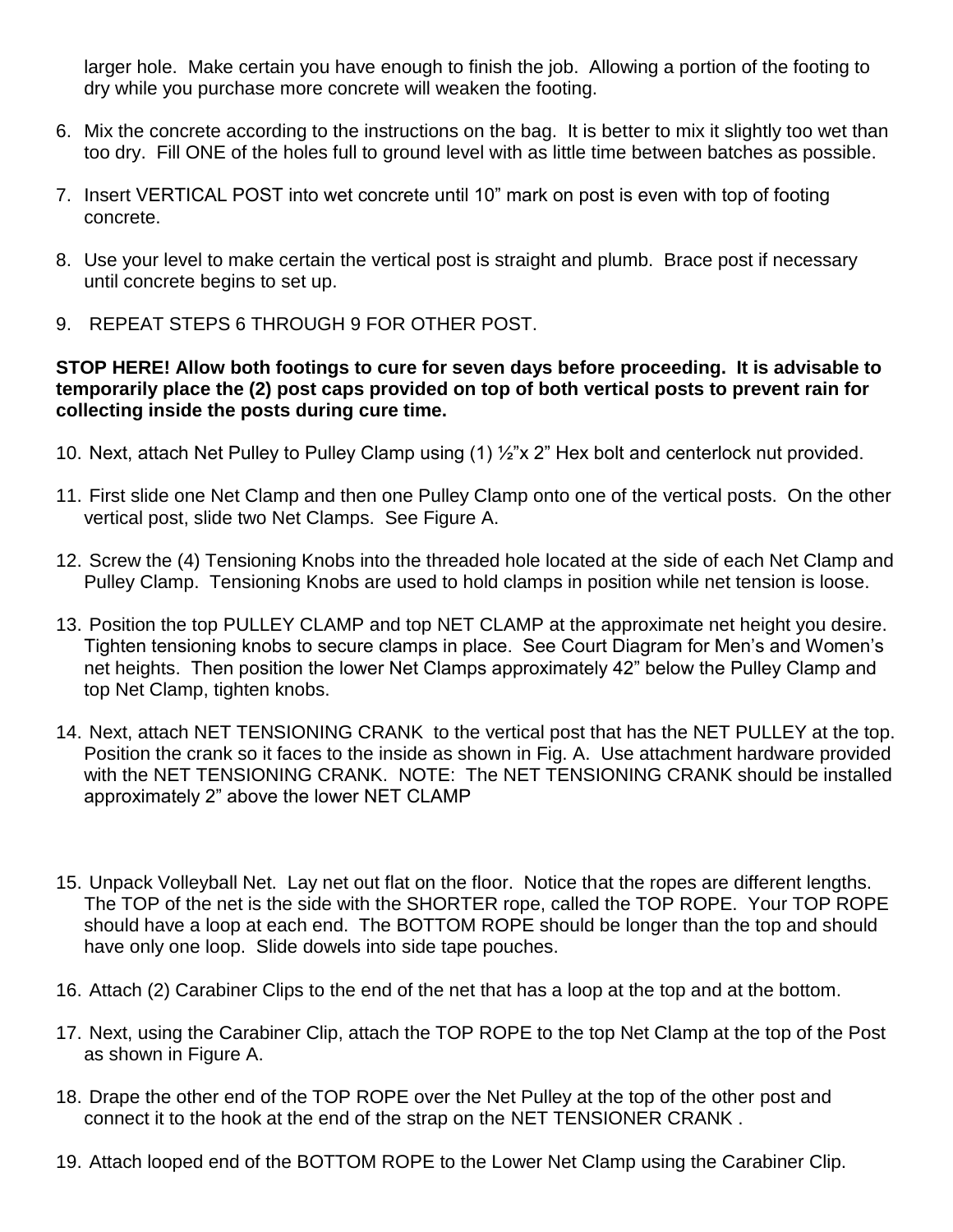- 20. Locate the Small Rope Tensioner. Thread BOTTOM ROPE through Rope Tensioner as indicated on the tensioner's plastic casing, or see Figure B.
- 21. Connect SMALL rope tensioner to lower Net Clamp.
- 22. Tension TOP ROPE by turning crank handle on NET TENSIONER. When tension is sufficient, tighten the SMALL ROPE RATCHET as well. NOTE: The SMALL rope ratchet need NOT be tensioned to the same degree as the LARGE. (About  $\frac{1}{2}$  -  $\frac{3}{4}$  tension is adequate)
- 23. Next, measure net height in the middle of the net. Remove tension from net and adjust all four clamps as necessary until proper net height is achieved.
- 24. Peel and apply the Net Height Labels to the "OUTSIDE" of both posts lining up the appropriate height increment with the bottom edge of the upper Net Clamp or Pulley Clamp.
- 25. Attach Post Pads, Rope Covers and Net Antennas if provided.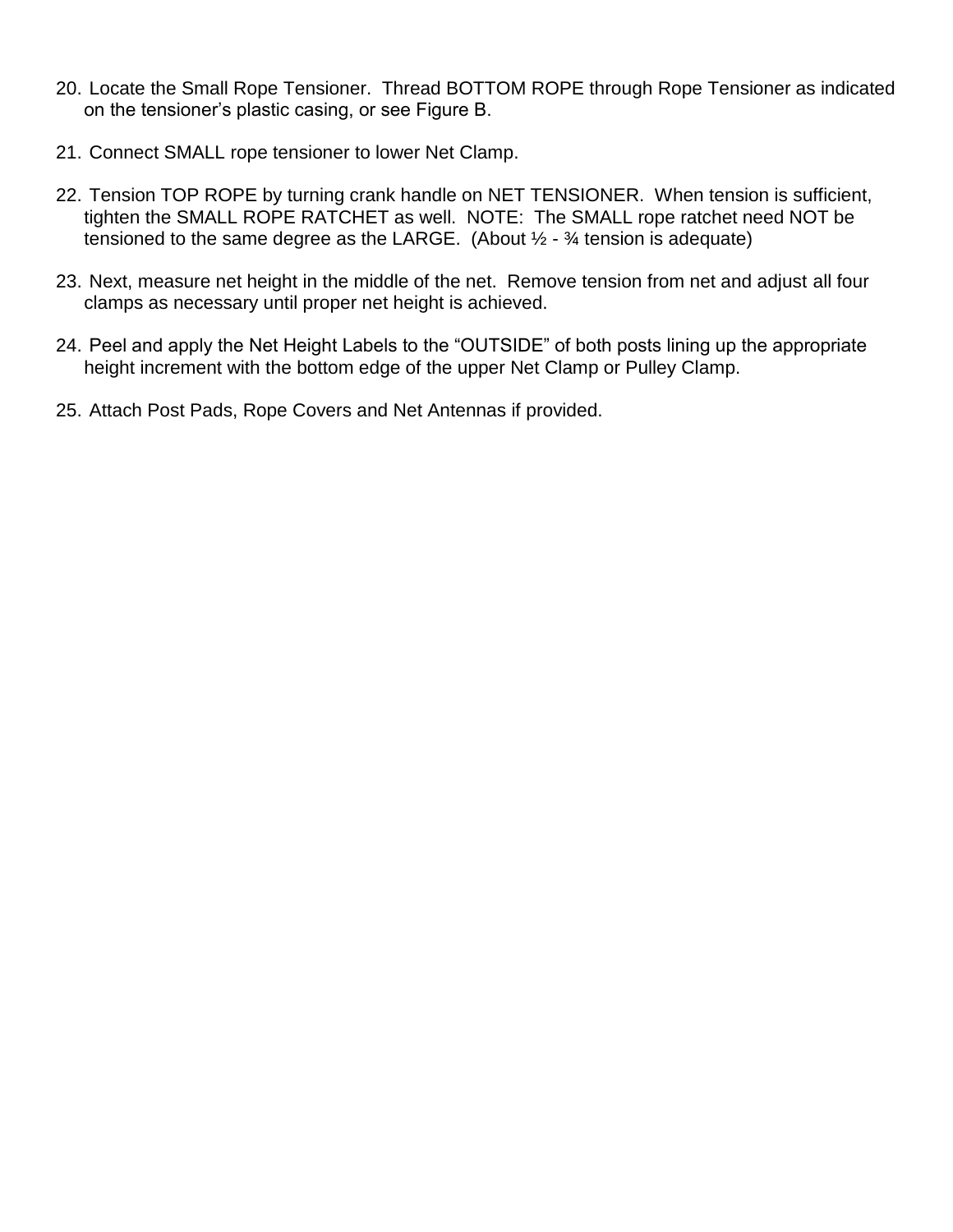